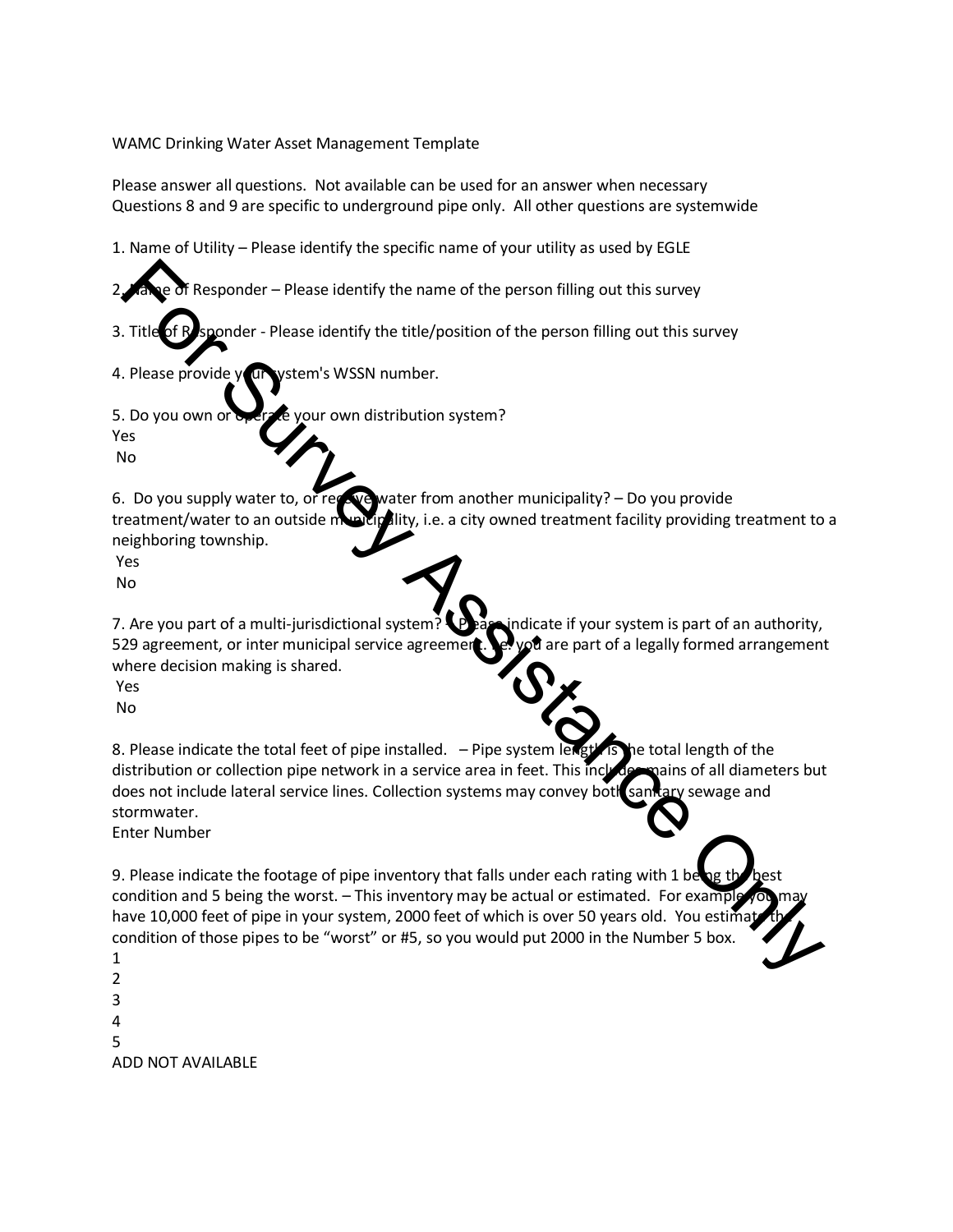\*The rest of the survey asks questions that deal with the system as a whole in its entirety, not just the pipes, i.e. wastewater treatment system (treatment facility, collection system), water system (supply, storage, treatment, distribution), stormwater (collection, treatment).

10. Please indicate the replacement values of the following categories: - The replacement value of the asset is the cost to replace the asset after it has exhausted its' useful life. Obtaining costs for the asset replacement is not easy. In some cases, the utility will use an estimate based on best practices in other cases the utility may rely on consultant or manufacturer catalogs and sales representatives. These replacement values can be actual – meaning you have identified the total replacement cost of all assets, or can be an estimate. An answer of NA or NOT AVAILABLE is appropriate when the answer is unknown or Not

**Collection** Storage Treatment

11. How many water main breaks occurred in your system last year? Enter number or NA

## LEVEL OF SERVICE AND PERFORM

This section is used to determine an asset owner's progress in defining and establishing their desired Level of Service. Understanding the desired Level of Service will help to prioritize and characterize the system's assets; as well as how to manage finances to reach the Level of Service goals.

12. For which categories has your system established Level of Service goals – Check the categories/boxes that your system has performed a Level of Service analysis on.

Reliability – consistency, providing trouble free service  $\psi$  or a long period of time

Responsiveness - measures the speed and quality at which you company provides customer service and communication.

Safety – measuring internal safety within the facility as well as external, outside the facility/general public

Capacity – the ability to deliver the service on a daily as well as maximum load situation

Environmental Impact - any change to the environment, whether adverse or beneficial, wholly or partially resulting from the utility's activities, products, or services.

Affordability – measuring the annual cost of service in relation to a percentage of nedian household income and user ability and willingness to pay.

Compliance – ability or inability to maintain regulatory standards

13. On a scale of 0-5, please indicate how far your system is toward reaching its Level of Service goals for each of the above listed categories. A zero/0 means your system has not yet developed Leve goals for that category. 1 means your system has developed Level of Service goals but no action been taken. 2 means your system has developed Level of Service goals but limited action has be taken. 3 means your system is halfway towards meeting the Level of Service goals. 4 means your system has made significant progress in meeting the Level of Service goals. 5 means your system has reached the desired Level of Service goals and maintains that level. NA means that this information is NOT AVAILABLE. **Example the standard in the standard in the standard in the standard sale representatives. These<br>the standard in the standard in the standard in the standard in the standard in the standard in the standard in<br>the r Not Co** 

| Reliability    |  |  |  |  |
|----------------|--|--|--|--|
| Responsiveness |  |  |  |  |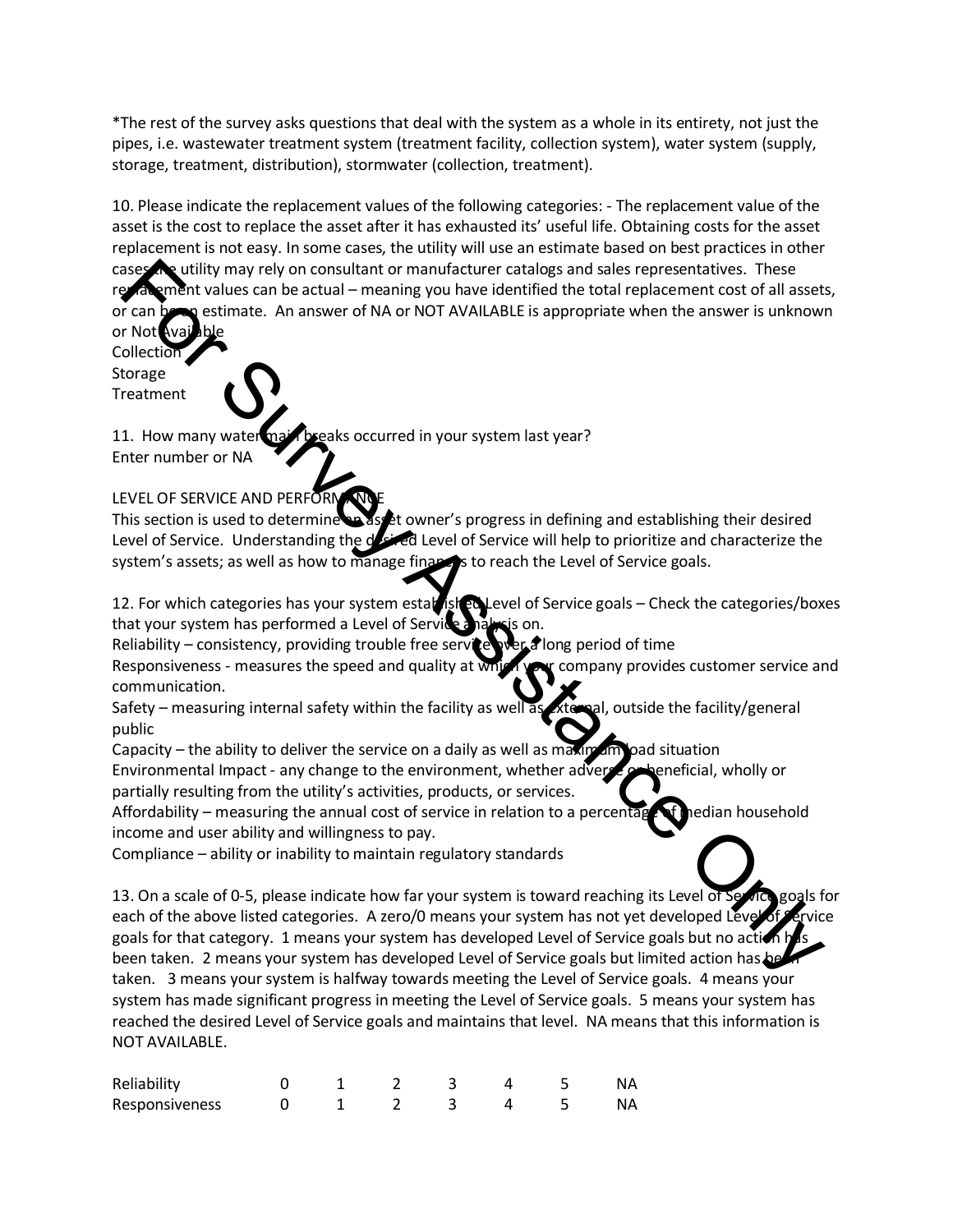| Safety                 |  |  |  | ΝA |
|------------------------|--|--|--|----|
| Capacity               |  |  |  | ΝA |
| Environmental Impact 0 |  |  |  | ΝA |
| Affordability          |  |  |  | ΝA |
| Compliance             |  |  |  | ΝA |

14. Please rank the following impediments toward reaching your desired level of service (1 being Low  $impaz,$  being High impact.)

|                        |  |  |  | ΝA |
|------------------------|--|--|--|----|
| <b>Staffing</b>        |  |  |  | ΝA |
| Limited Funds.         |  |  |  | ΝA |
| Other                  |  |  |  | ΝA |
| Other (please spect y) |  |  |  |    |

This section deals with Criticality. Probability of Failure looks at how likely an asset will fail. Probability of Failure deals with a number of factors: asset age, condition of asset, failure history, historical knowledge, experiences with that type of asset in general, maintenance records, and knowledge regarding, all inter-related in  $\sqrt{et}$  mining the likelihood of fail.

The Assessing criticality requires and examination of the probability of failure and the consequence of failure as discussed above. The assets that have the greatest probability of failure and the greatest consequences associated with the failure will be the assets that are the most critical. The table below is an example of assessing criticality. **Example 19**<br>
The most of the plane is a consequence of Failure analysis on your assets?<br>
The there (please speed)<br>
the most of please speed)<br>
This action deals with  $\frac{1}{2}$  a consider of 5 and 5 NA<br>
In the filter (pleas

Criticality or Business Risk analysis takes a look at Probability of Failure and Consequence of Failure to determine the importance of a particular asset to the Unity as a whole. A Criticality or Business Risk determine the importance of a particular asset to the analysis of different assets will reveal which asset has the highest criticality factor and therefore which asset would require the most attention either for repair of replacement.

15. Have you done a Probability of Failure analysis on your asset

Yes

No

NA

The Yes<br>
No<br>
NA<br>
16. Have you done a Consequence of Failure analysis on your assets?

Yes

No

NA

15. Have you done a Criticality/Business Risk analysis on your assets?

Yes

No

NA

CAPITAL IMPROVEMENT

This system deals with capital improvement efforts.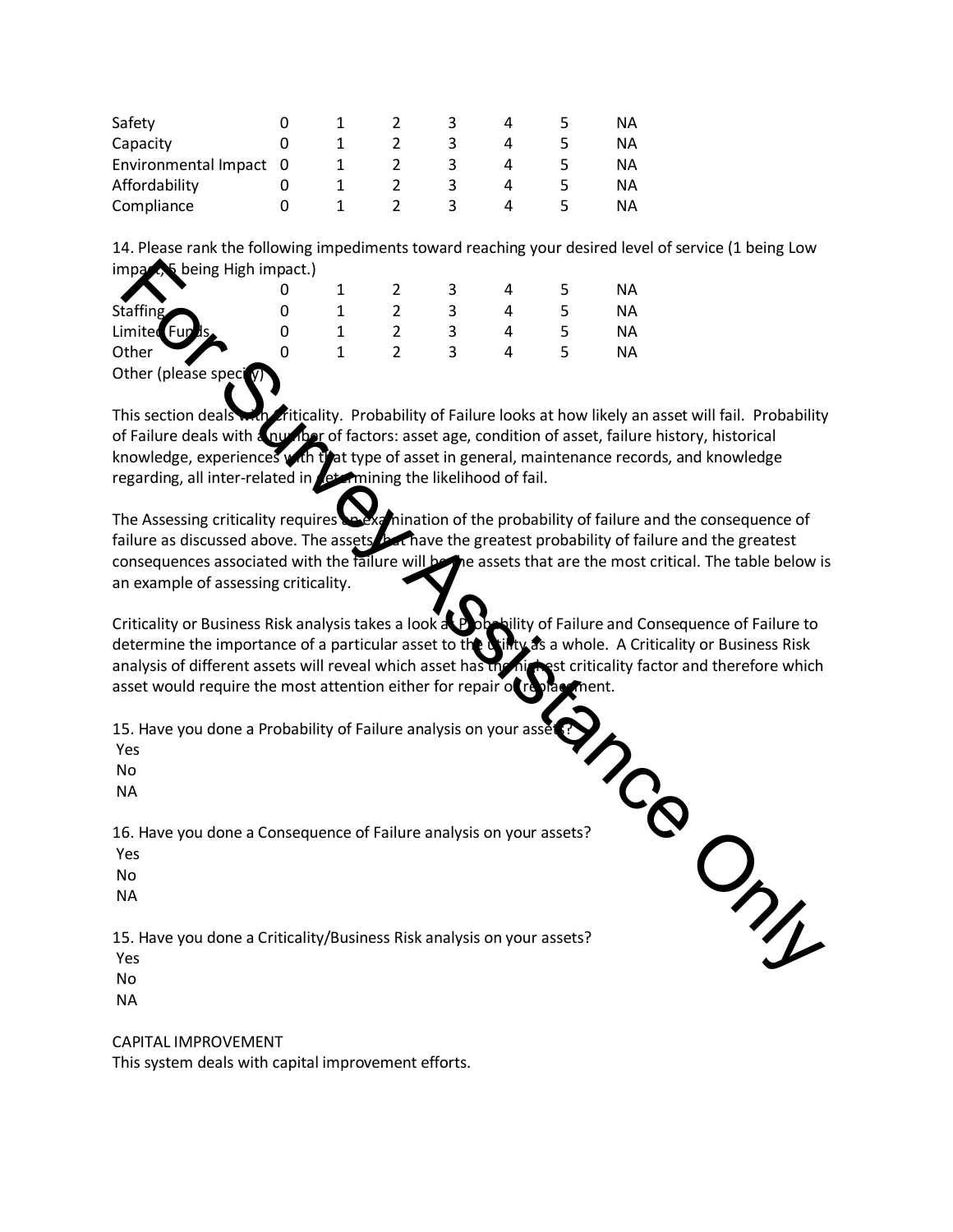A long-term Capital Improvement Plan should look at the utility's needs for the future. Ideally, the planning period would be at least 20 years, with a minimum of 5 years. It is understood that the specific expenditures and needs of the utility in the latter years, say 15 to 20 years, are more speculative than the needs for the first 5 to 10 years, particularly the first 5 years. However, the inclusion of the needs for this longer time period will provide a better opportunity for the water system to plan for its capital needs. Capital improvement projects are projects which the utility has an extended period of time to plan for and are projects which usually cover high cost, non-recurring items.

the approximate amount of Capital Improvement project costs for the next five (5) years? -This number can be a specific number coming from a detailed CIP plan or an estimate Enter Number or NA

19. What is the approximate amount of Capital Improvement project costs for the next twenty (20) years? - This number can be a specific number coming from a detailed CIP plan or an estimate Enter Number or

## COORDINATION

This section explores how municipalities are working with other asset owners

20. With what other utilities/jurisdictions do you have ongoing efforts for coordination? – Please identify those utilities/jurisdictions where you are coordinating activities, i.e. your wastewater utility is coordinating efforts with the road commission and natural gas company with the current sewer project. County

Neighboring Jurisdiction

Utilities – these would be other utilities such as  $\{a\}$  communications, electric, roads NOT APPLICABLE - No ongoing efforts for coordinat

Other (please specify)

21. What activities are coordinated? - There are several different components to the wastewater system. Do you coordinate activities with certain components are with all components, i.e. do you only coordinate activities when replacing sewers

Collection System Treatment NOT APPLICABLE - No ongoing efforts for coordination

Other (please specify)

22. For what activities do you have future coordination plans? - There are several different components to the wastewater system. Do you coordinate activities with certain components are with components, i.e. do you only coordinate activities when replacing sewers Collection System **Treatment** NOT APPLICABLE - No ongoing efforts for coordination For the approximate amount of Capital Improvement project costs for the next five (5) years?<br>This number can be a specific number coming from a detailed CIP plan or an estimate<br>there we was significantly as the application

Other (please specify)

23. Do you have proof of acceptance, certification, or adoption by the jurisdiction's governing body? – Do you have an official document that binds your public officials to the asset management plan? Yes No